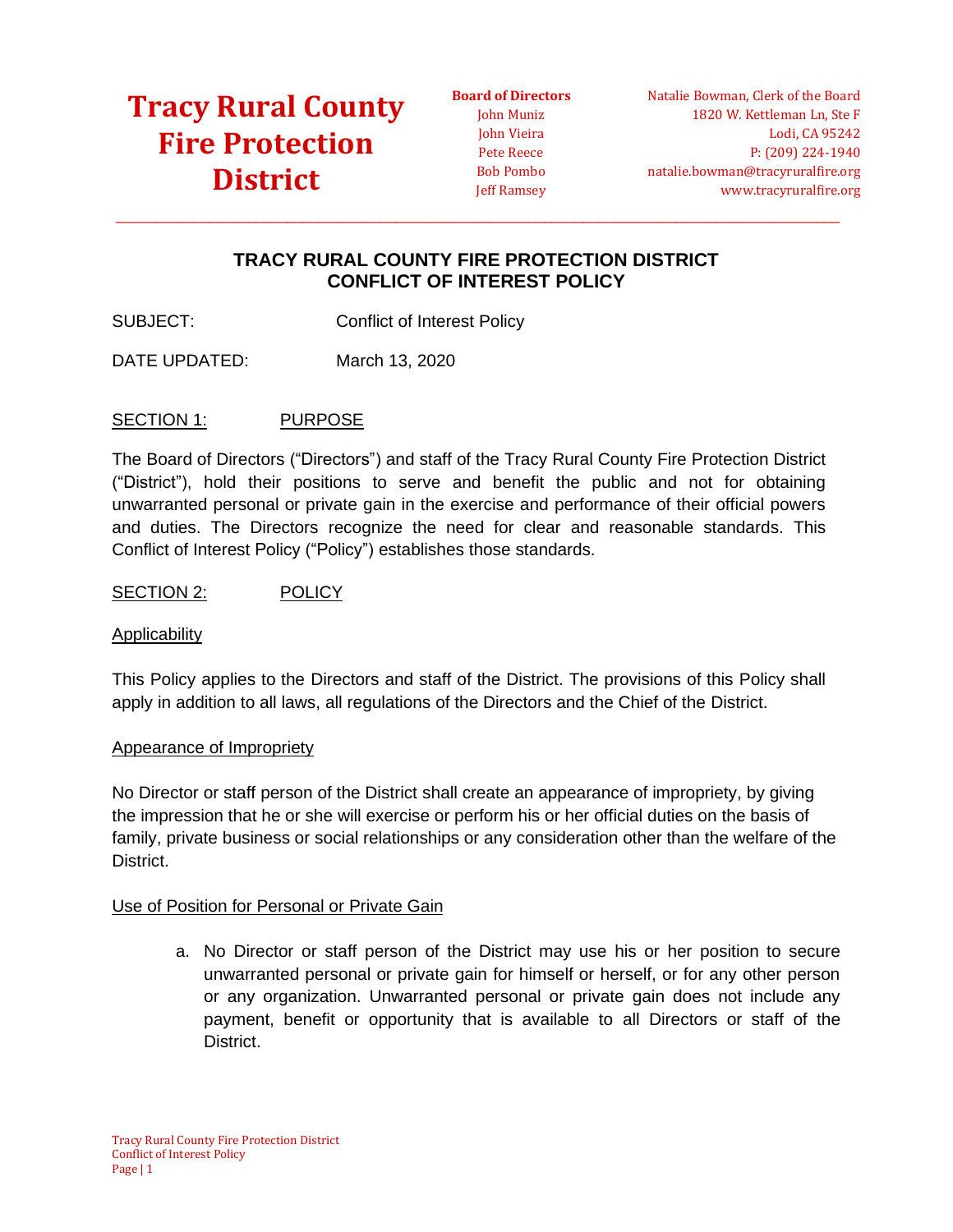**Board of Directors** John Muniz John Vieira Pete Reece Bob Pombo Jeff Ramsey

b. No Director or staff person of the District may use or permit the use of District resources for personal or private purposes. District resources include, but are not limited to, use of District personnel, use of District money, vehicles, equipment, materials, supplies or other property of the District.

 $\_$  ,  $\_$  ,  $\_$  ,  $\_$  ,  $\_$  ,  $\_$  ,  $\_$  ,  $\_$  ,  $\_$  ,  $\_$  ,  $\_$  ,  $\_$  ,  $\_$  ,  $\_$  ,  $\_$  ,  $\_$  ,  $\_$  ,  $\_$  ,  $\_$  ,  $\_$  ,  $\_$  ,  $\_$  ,  $\_$  ,  $\_$  ,  $\_$  ,  $\_$  ,  $\_$  ,  $\_$  ,  $\_$  ,  $\_$  ,  $\_$  ,  $\_$  ,  $\_$  ,  $\_$  ,  $\_$  ,  $\_$  ,  $\_$  ,

- c. No Director or staff person of the District shall cause the District to spend more than is reasonably necessary for transportation, meals or lodging in connection with District business.
- d. This section does not prohibit an Director or staff person of the District from:
	- i. Voting to approve the District's annual budget
	- ii. Authorizing or receiving lawful compensation for services as a staff person of the District
	- iii. Authorizing or receiving lawful payment or reimbursement for actual and reasonably necessary expenses incurred by a Director or staff person of the District in the performance of his or her official duty
	- iv. Authorizing or receiving lawful benefits as a Director or staff person including, but not limited to, service awards, group life insurance and benefits under the Volunteer Firefighters Benefit Law
	- v. Authorizing or receiving payments under a lawful District contract
	- vi. Using District personnel, vehicles, equipment, materials, supplies or property for any purpose pursuant to law
	- vii. Performing a mandatory function that does not require the exercise of discretion

### Disclosure of Interest Legislation

- a. Every Director or staff person of the District must disclose the nature of any interest, in any matter coming before the Directors for action, which involve any of the following people:
	- i. The Director or staff person of the District
	- ii. A family member of the Director or staff person of the District
	- iii. A family member of the spouse of the Director or staff person of the **District**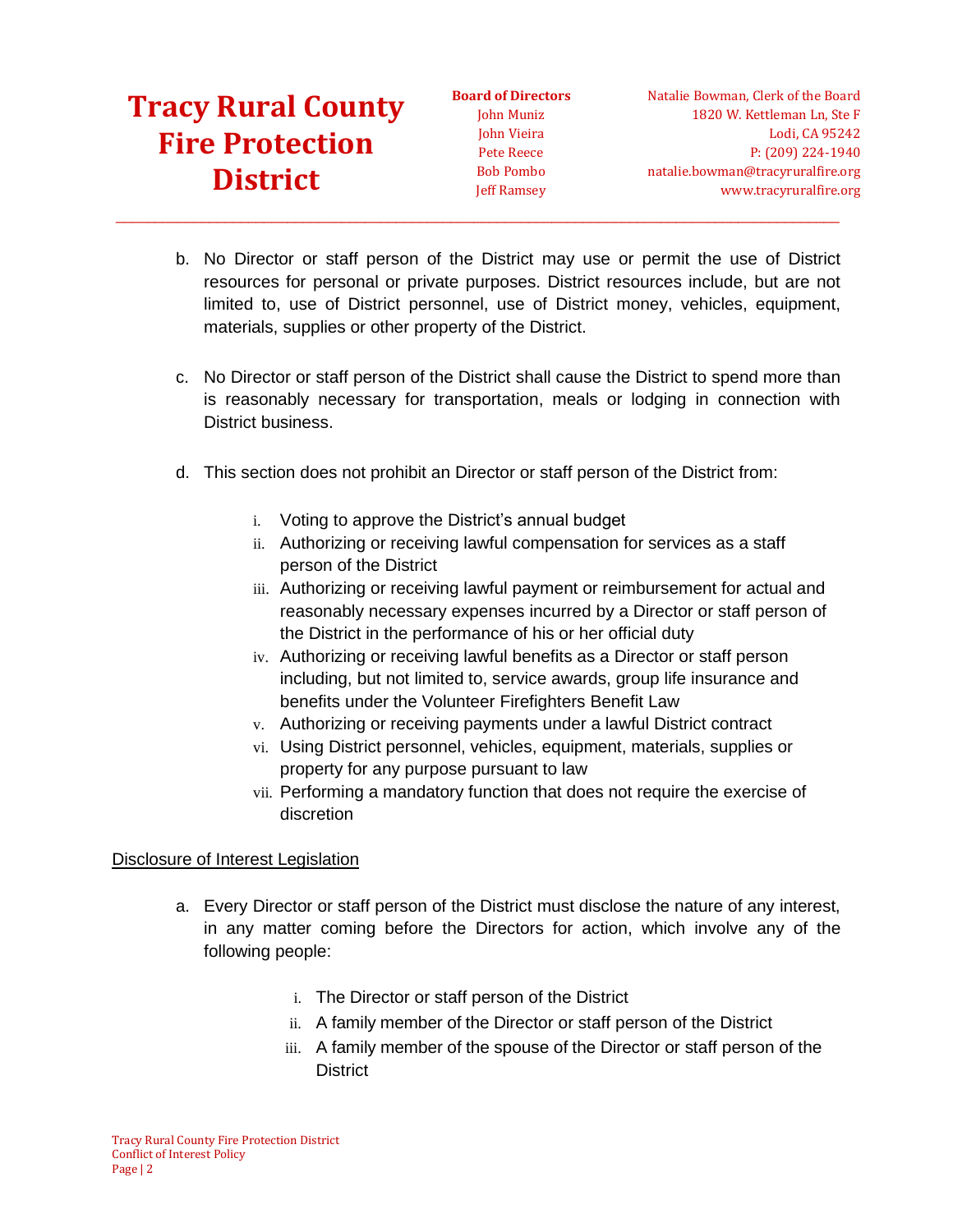**Board of Directors** John Muniz John Vieira Pete Reece Bob Pombo Jeff Ramsey

b. For purposes of this section, a "matter coming before the Directors for action" means a motion, resolution or any other issue or question requiring a vote of the board.

 $\_$  ,  $\_$  ,  $\_$  ,  $\_$  ,  $\_$  ,  $\_$  ,  $\_$  ,  $\_$  ,  $\_$  ,  $\_$  ,  $\_$  ,  $\_$  ,  $\_$  ,  $\_$  ,  $\_$  ,  $\_$  ,  $\_$  ,  $\_$  ,  $\_$  ,  $\_$  ,  $\_$  ,  $\_$  ,  $\_$  ,  $\_$  ,  $\_$  ,  $\_$  ,  $\_$  ,  $\_$  ,  $\_$  ,  $\_$  ,  $\_$  ,  $\_$  ,  $\_$  ,  $\_$  ,  $\_$  ,  $\_$  ,  $\_$  ,

- c. The disclosure required by this section must be in writing and must be made publicly to the Directors. The Directors must cause the disclosure to be included in the minutes of the meeting at which the disclosure is made.
- d. Disclosure is not required with respect to interests in the following actions by the Directors:
	- i. Adoption of the District's annual budget
	- ii. Authorization of lawful compensation for services as a staff person of the **District**
	- iii. Authorization of lawful payment or reimbursement for actual and necessary expenses incurred by a Director or staff person of the District in the performance of his or her official duty
	- iv. Authorization of lawful benefits to the staff of the District including, but not limited to, service awards, group life insurance and benefits under the Benefit Law

### Recusal and Abstention

- a. Except as otherwise required by law, no member of the Directors, or staff person of the District, may participate in the discussion or vote on any matter, exercise or perform any other official powers or duties in connection with any matter when any of the following people have an interest in the matter:
	- i. The Director or staff person
	- ii. A family member of the Director or staff person
	- iii. A family member of the spouse or the Director of staff person
- b. In the event that subdivision (a) of this section prohibits a Director or staff person of the District from exercising or performing his or her official powers or duties:
	- i. If the Director or staff person has a deputy who is not prohibited by subdivision (a) from exercising or performing the power or duty, the deputy shall exercise or perform the power or duty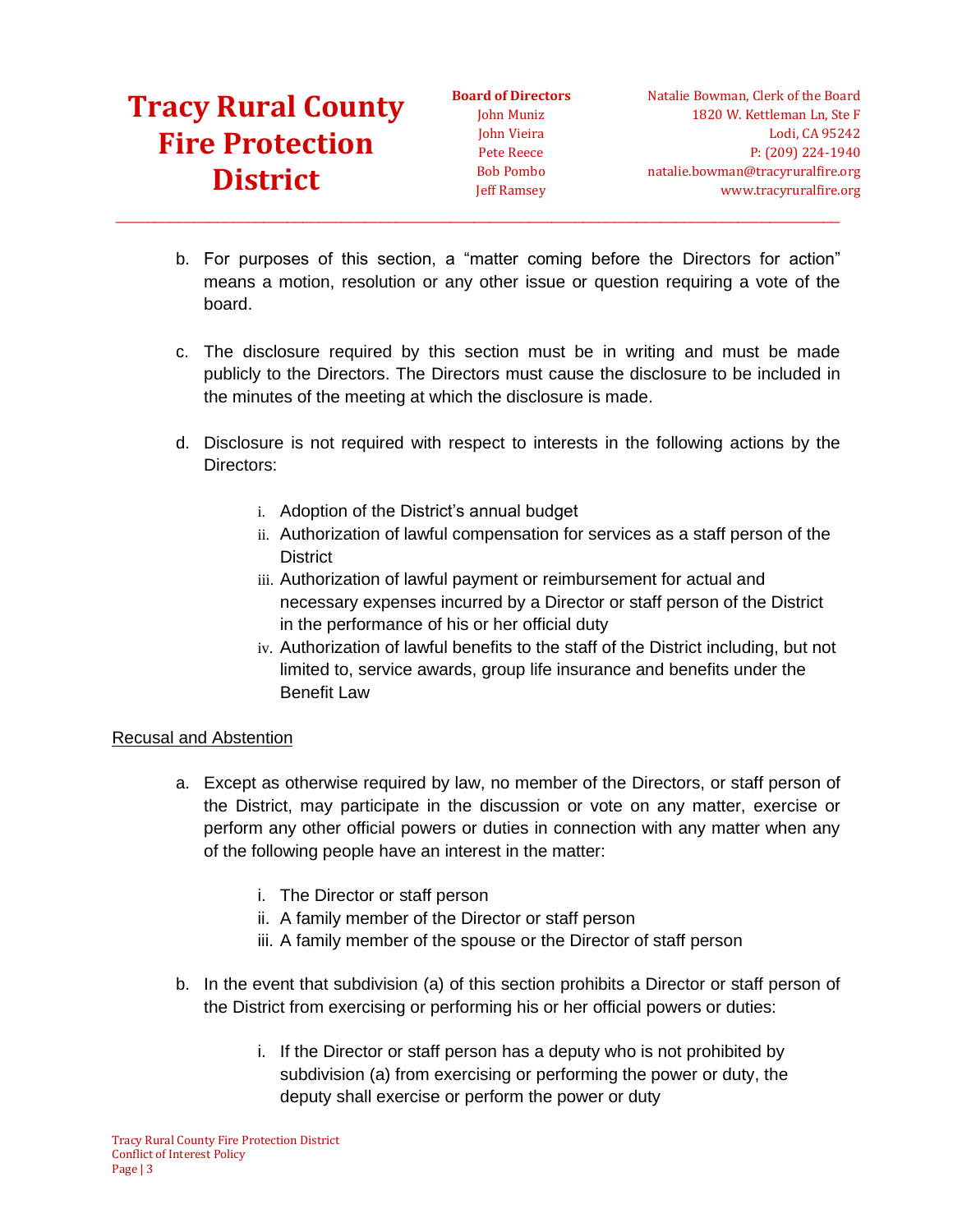**Board of Directors** John Muniz John Vieira Pete Reece Bob Pombo Jeff Ramsey

 $\_$  ,  $\_$  ,  $\_$  ,  $\_$  ,  $\_$  ,  $\_$  ,  $\_$  ,  $\_$  ,  $\_$  ,  $\_$  ,  $\_$  ,  $\_$  ,  $\_$  ,  $\_$  ,  $\_$  ,  $\_$  ,  $\_$  ,  $\_$  ,  $\_$  ,  $\_$  ,  $\_$  ,  $\_$  ,  $\_$  ,  $\_$  ,  $\_$  ,  $\_$  ,  $\_$  ,  $\_$  ,  $\_$  ,  $\_$  ,  $\_$  ,  $\_$  ,  $\_$  ,  $\_$  ,  $\_$  ,  $\_$  ,  $\_$  ,

- ii. In all other cases, the Director or staff person must refer the matter to the Directors
- c. When a matter is referred to the Directors pursuant to subdivision (b) of this section, the Directors may delegate the power or duty to one or more persons who are authorized to perform the function and not prohibited from doing so by subdivision (a) of this section.
- d. This section does not prohibit a Director or staff person from performing a mandatory function that does not require the exercise of discretion.

### Holding of Investments in Conflict with Official Duties

- a. No Director of staff person of the District may hold the following investments:
	- i. Personal investments that will be directly affected by the exercise or perform of the person's official powers and duties
	- ii. Personal investments that would otherwise impair the person's independence of judgment in the exercise or performance of his or her official powers and duties
- b. This section does not prohibit a Director or staff person from owning any of the following assets:
	- i. Real property located within the District or any other area served by the District and used as his or her personal residence
	- ii. Less than five percent of the stock of a publicly traded corporation
	- iii. Bonds or notes issued by the District and acquired more than one year after the date on which the bonds or notes were originally issued

#### Private Employment in Conflict with Official Duties

- a. No Director or staff person of the District may accept employment or engage in any business or professional activity which:
	- i. Impairs the person's independence of judgment in the exercise or performance of his or her official powers and duties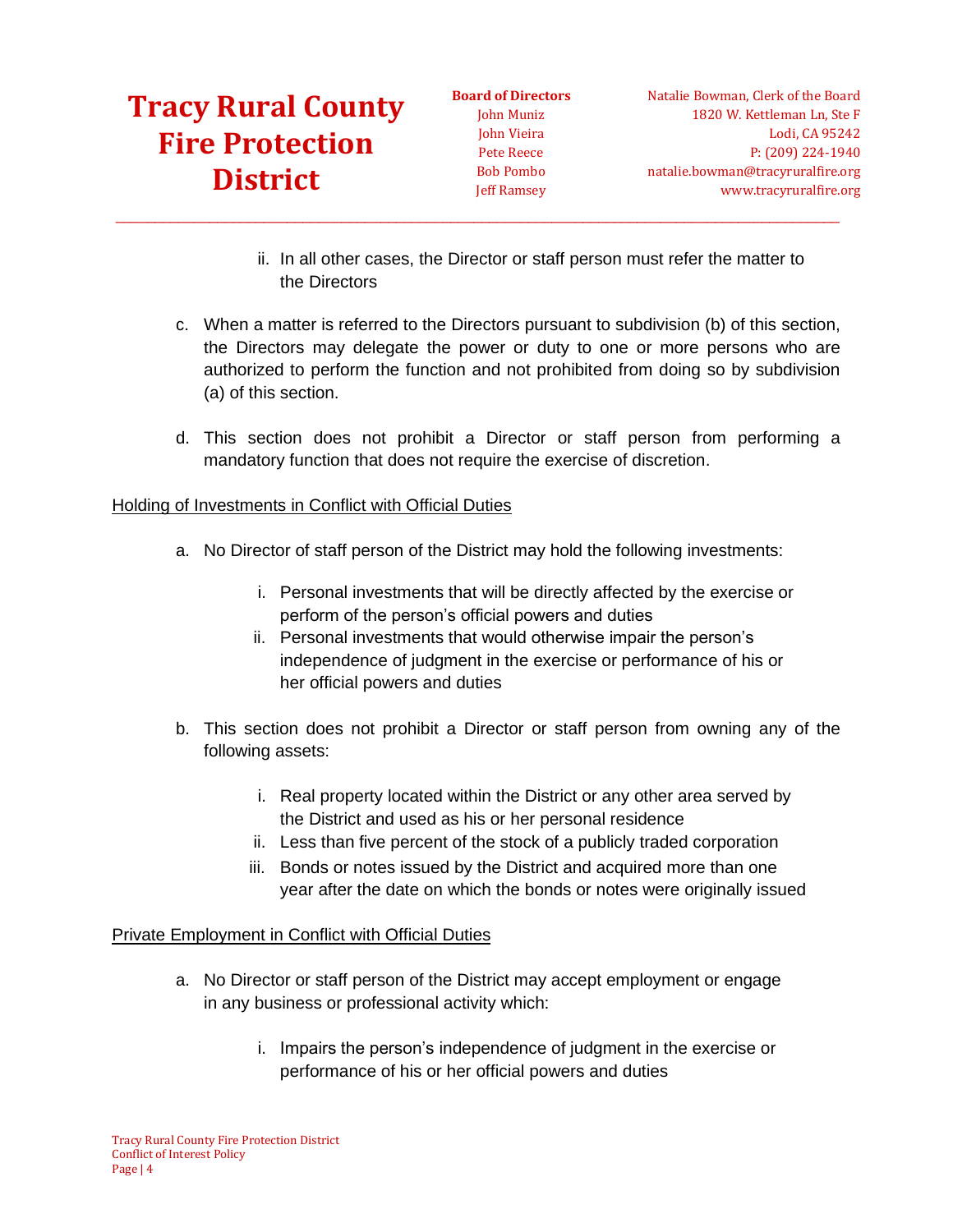**Board of Directors** John Muniz John Vieira Pete Reece Bob Pombo Jeff Ramsey

Natalie Bowman, Clerk of the Board 1820 W. Kettleman Ln, Ste F Lodi, CA 95242 P: (209) 224-1940 natalie.bowman@tracyruralfire.org www.tracyruralfire.org

ii. Is likely to require disclosure of confidential information gained by reason of serving as a Director or staff person

 $\_$  ,  $\_$  ,  $\_$  ,  $\_$  ,  $\_$  ,  $\_$  ,  $\_$  ,  $\_$  ,  $\_$  ,  $\_$  ,  $\_$  ,  $\_$  ,  $\_$  ,  $\_$  ,  $\_$  ,  $\_$  ,  $\_$  ,  $\_$  ,  $\_$  ,  $\_$  ,  $\_$  ,  $\_$  ,  $\_$  ,  $\_$  ,  $\_$  ,  $\_$  ,  $\_$  ,  $\_$  ,  $\_$  ,  $\_$  ,  $\_$  ,  $\_$  ,  $\_$  ,  $\_$  ,  $\_$  ,  $\_$  ,  $\_$  ,

- iii. Requires representation of a person or organization other than the District in connection with litigation, negotiations or any other matter to which the District is a party
- b. No Director or staff person of the District may:
	- i. Represent another person or organization before the Directors or any other body of the District without public disclosure
	- ii. Render services to another person or organization in relation to any matter which must come before the Directors or any other body of the District without public disclosure
	- iii. Render services to another person or organization in relation to any matter which is pending before the Directors or any body of the District without public disclosure
- c. This section does not prohibit a Director or staff person of the District from:
	- i. Representing himself or herself, or his or her spouse or minor children before the Directors or anybody of the District
	- ii. Asserting a claim against the District on his or her own behalf, or on behalf of his or her spouse or minor children
	- iii. Performing services pursuant to a lawful and duly authorized contract with the District, provided, that if the consideration payable under the contract exceeds \$1,000.00, the contract was awarded through competitive bidding or other competitive or lawful process after public disclosure

#### Future Employment

- a. No Director or staff person of the District, for the two year period after serving as such officer, employee or district member, may:
	- i. Represent another person or organization before the Directors or any other body of the District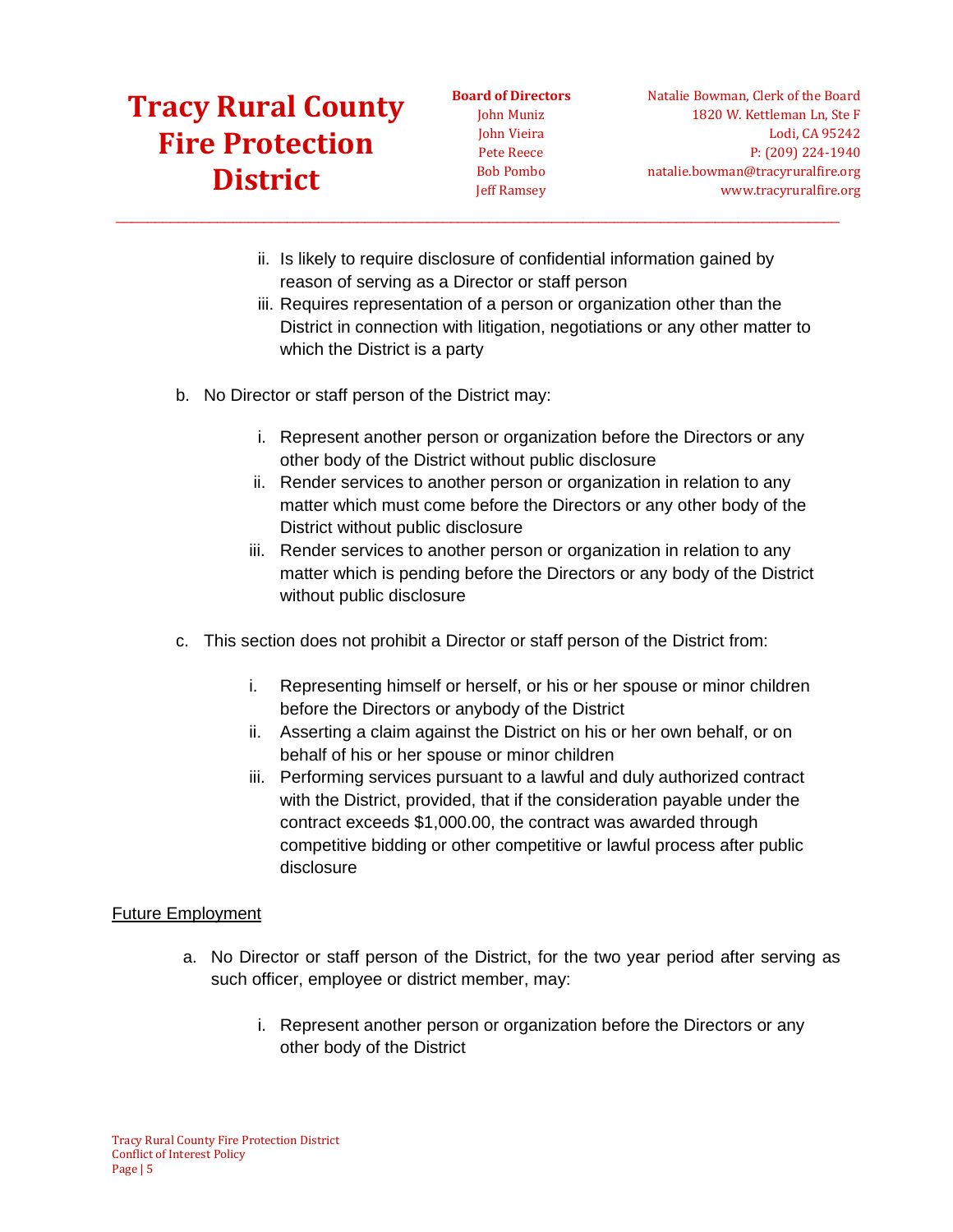**Board of Directors** John Muniz John Vieira Pete Reece Bob Pombo Jeff Ramsey

 $\_$  ,  $\_$  ,  $\_$  ,  $\_$  ,  $\_$  ,  $\_$  ,  $\_$  ,  $\_$  ,  $\_$  ,  $\_$  ,  $\_$  ,  $\_$  ,  $\_$  ,  $\_$  ,  $\_$  ,  $\_$  ,  $\_$  ,  $\_$  ,  $\_$  ,  $\_$  ,  $\_$  ,  $\_$  ,  $\_$  ,  $\_$  ,  $\_$  ,  $\_$  ,  $\_$  ,  $\_$  ,  $\_$  ,  $\_$  ,  $\_$  ,  $\_$  ,  $\_$  ,  $\_$  ,  $\_$  ,  $\_$  ,  $\_$  ,

Natalie Bowman, Clerk of the Board 1820 W. Kettleman Ln, Ste F Lodi, CA 95242 P: (209) 224-1940 natalie.bowman@tracyruralfire.org www.tracyruralfire.org

- ii. Render services to another person or organization in connection with any matter which must come before the Directors or any body of the District except by public disclosure
- iii. Render services to another person or organization in connection with a matter which is pending before the Directors or any other body of the District except by public disclosure
- b. No Director or staff person of the District at any time after serving as such Director or staff person, may appear, practice or render services to another person or organization in connection with any particular matter in which he or she personally participate while serving as Director or staff person of the District.
- c. This section does not prohibit a Director or staff person of the District from:
	- i. Representing him or herself, or his or her spouse or minor children before the Directors or any body of the District
	- ii. Asserting a claim against the District on his or her own behalf, or on behalf of his or her spouse or minor children; or
	- iii. Performing services pursuant to a lawful and duly authorized contract with the District, provided, that if the consideration payable under the contract exceeds \$1,000.00, the contract was awarded through competitive bidding or other competitive or lawful process after public disclosure

#### Confidential Information

No Director or staff person of the District who acquires confidential information in the course of exercising or performing his or her official powers or duties may disclose such information unless the disclosure is required in the course of exercising or performing his or her official powers and duties.

#### **Gifts**

- a. No Director or staff person of the District may directly or indirectly solicit any gift
- b. No Director or staff person of the District may accept or receive any gift or multiple gifts from the same donor having an aggregate value of seventy-five dollars or more when: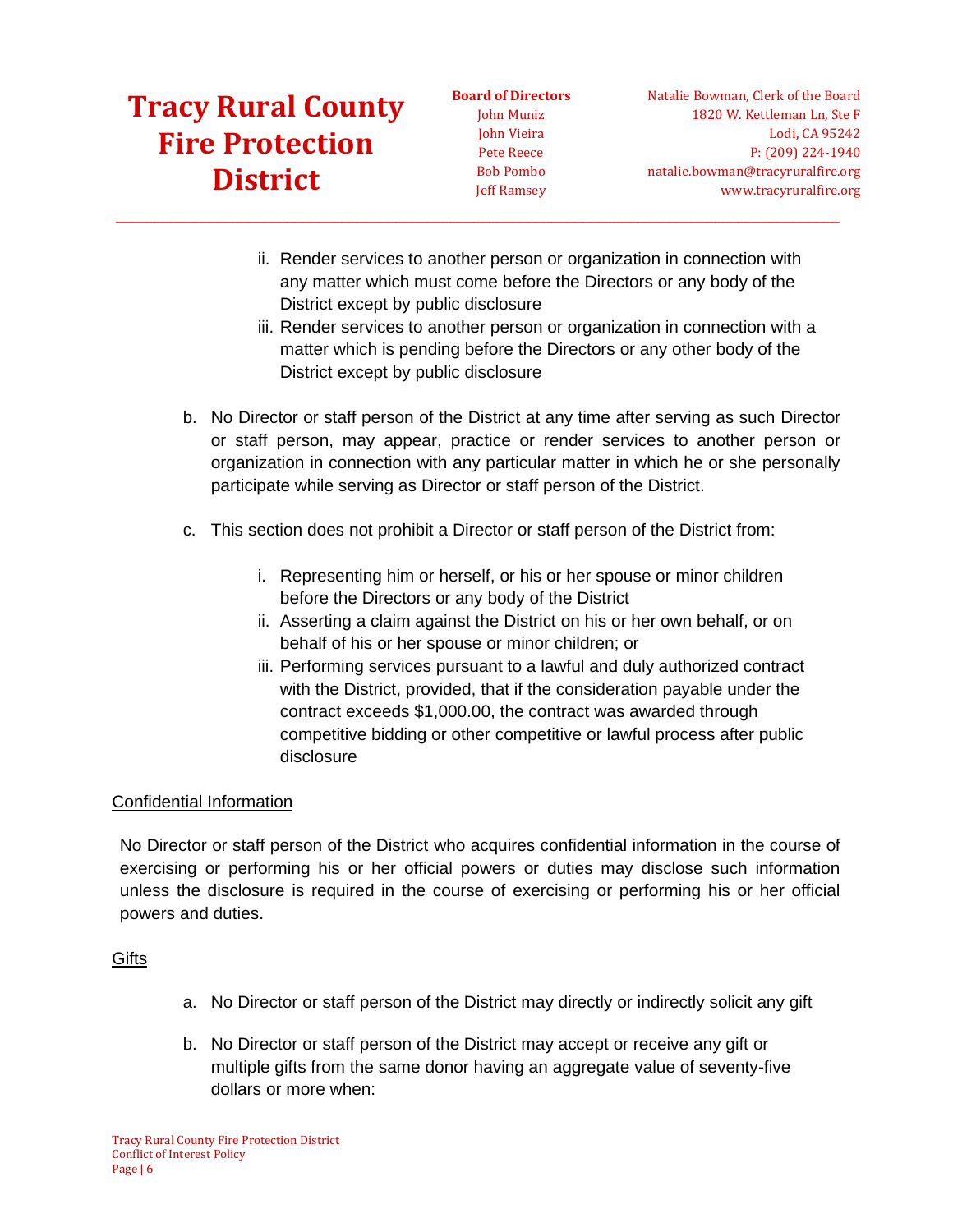**Board of Directors** John Muniz John Vieira Pete Reece Bob Pombo Jeff Ramsey

Natalie Bowman, Clerk of the Board 1820 W. Kettleman Ln, Ste F Lodi, CA 95242 P: (209) 224-1940 natalie.bowman@tracyruralfire.org www.tracyruralfire.org

i. It appears that the gift is intended to influence the Director or staff person in the exercise or performance of his or her official duties

 $\_$  ,  $\_$  ,  $\_$  ,  $\_$  ,  $\_$  ,  $\_$  ,  $\_$  ,  $\_$  ,  $\_$  ,  $\_$  ,  $\_$  ,  $\_$  ,  $\_$  ,  $\_$  ,  $\_$  ,  $\_$  ,  $\_$  ,  $\_$  ,  $\_$  ,  $\_$  ,  $\_$  ,  $\_$  ,  $\_$  ,  $\_$  ,  $\_$  ,  $\_$  ,  $\_$  ,  $\_$  ,  $\_$  ,  $\_$  ,  $\_$  ,  $\_$  ,  $\_$  ,  $\_$  ,  $\_$  ,  $\_$  ,  $\_$  ,

- ii. The gift could reasonably be expected to influence the Director or staff person in the exercise or performance of his or her official powers or duties
- iii. The gift is intended as a reward for any official action on the part of the Director or staff person
- c. For purposes of this section, a "gift" includes anything of value, weather in the form of money, service, loan, travel, entertainment, hospitality, thing or promise or in any other form. The value of a gift is the gift's fair market value, determined by the retail cost of the item or a comparable item. The fair market value of a ticket entitling the holder to food, refreshments, entertainment, or any other benefit is the face value of the ticket, or the actual cost to the donor, whichever is greater. Determination of weather multiple gifts from a single donor exceeded seventy-five dollars must be made by adding together the value of all gifts received from the donor by a Director or staff person during the twelve month period preceding the receipt of the most recent gift.
- d. A gift from a person or organization that seeks to contract with the District is presumed to be a gift that is intended to influence a Director or staff person in the exercise or performance of his or her official powers or duties. A gift from a person or organization that has a contract with the District or has had a contract with the District during the preceding twelve months is presumed to be a gift intended as a reward for official action.
- e. This section does not prohibit:
	- i. Gifts made to the District entity
	- ii. Fund raising activities authorized by and pursuant to section 204-a of the General Municipal Law
	- iii. Gifts from a person with a family or personal relationship with the Director or staff person when the circumstances make it clear that it is that personal relationship, rather than the recipient's status as a Director or staff person of the District, that is the primary motivation factor for the gift
	- iv. Gifts that are modest, reasonable and customary, given on special occasions, such as marriage, illness or retirement